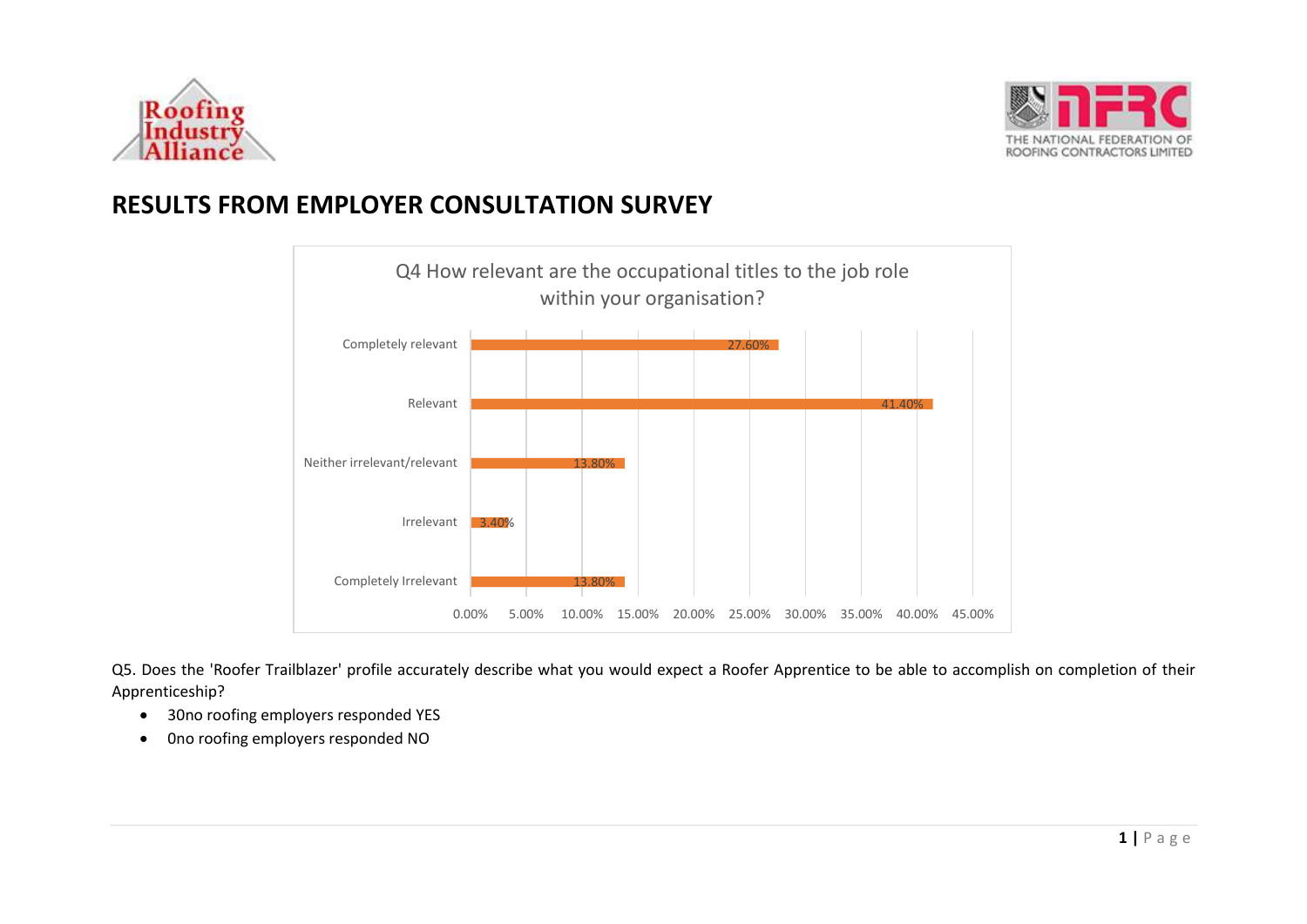



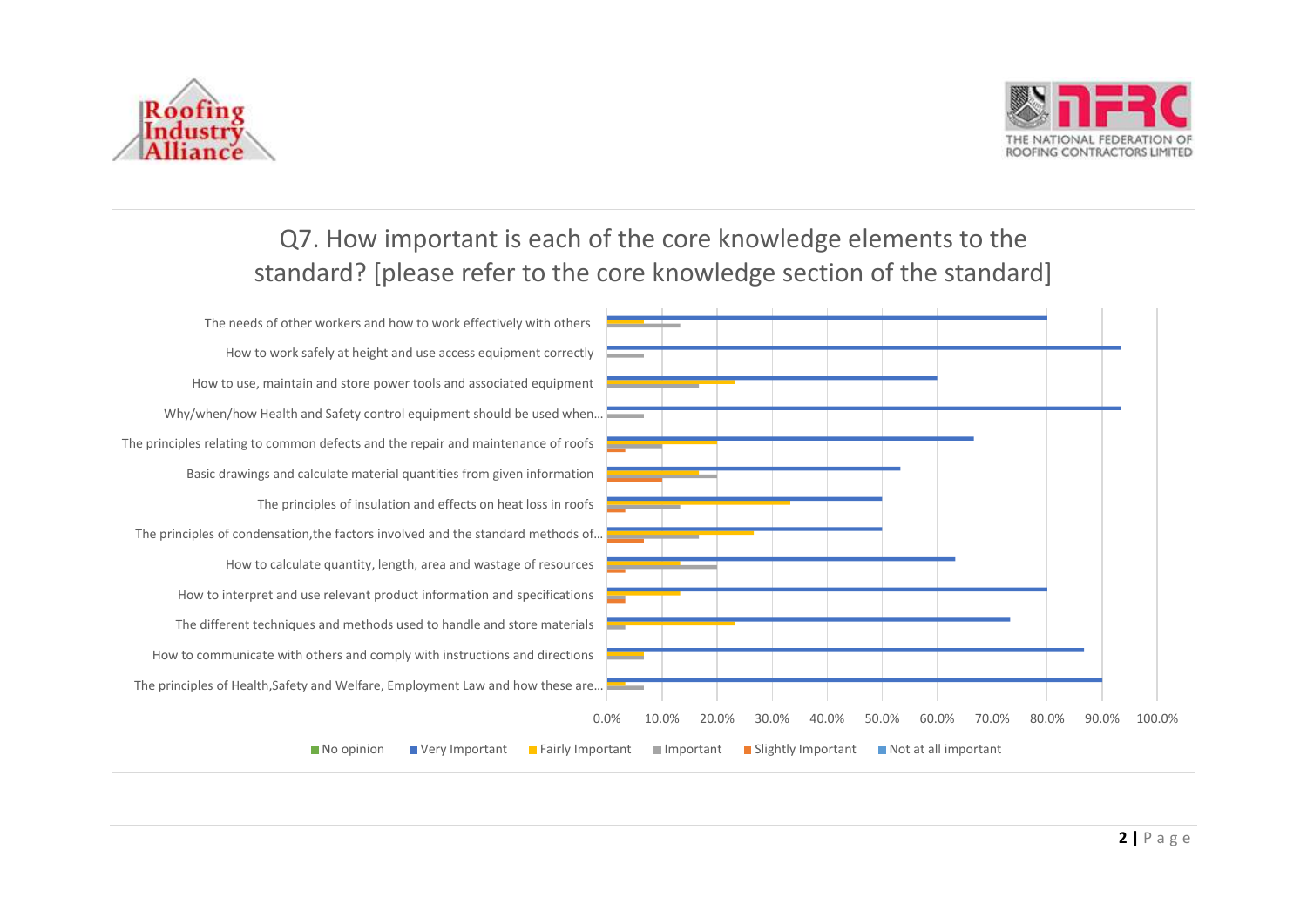



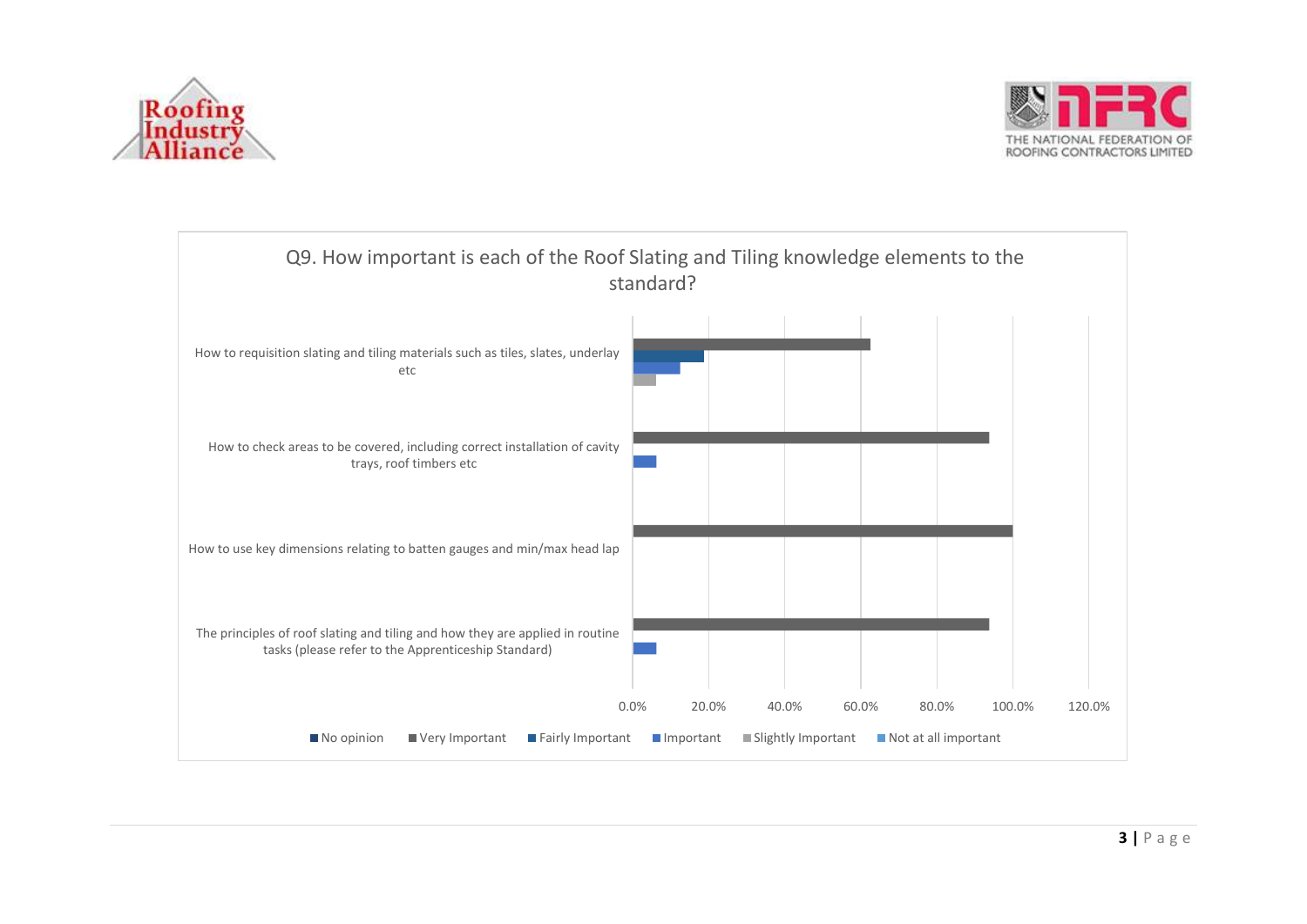



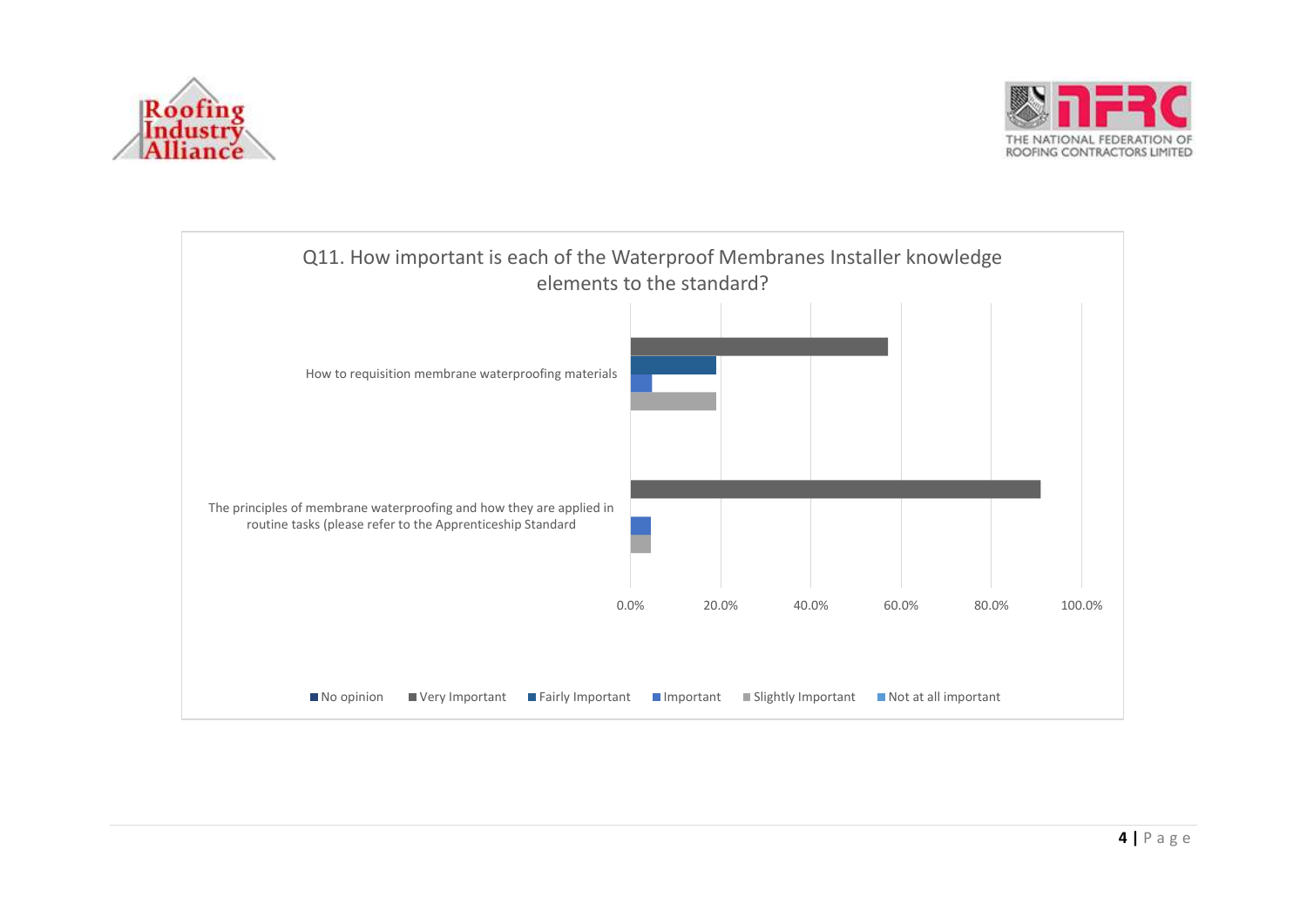



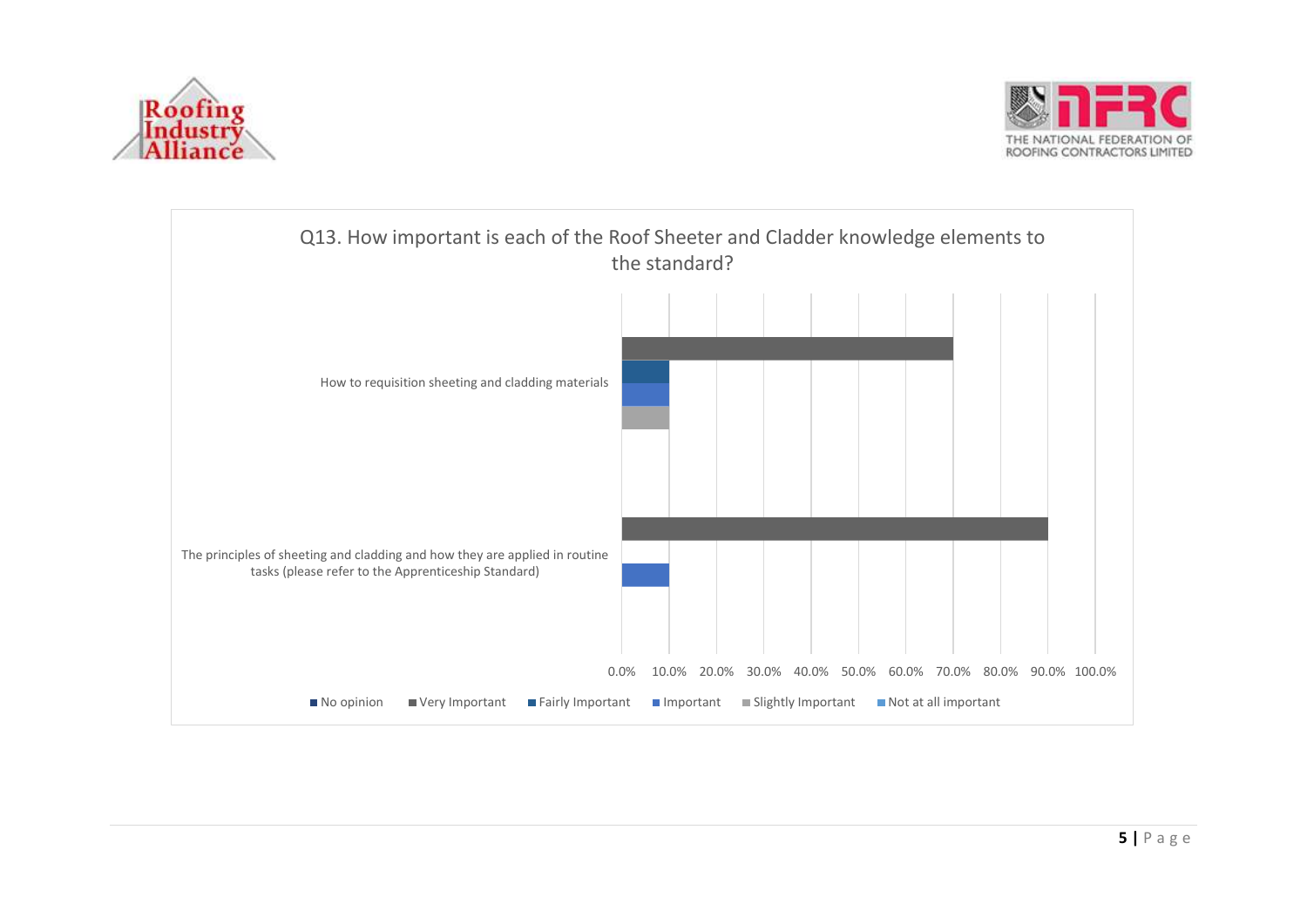



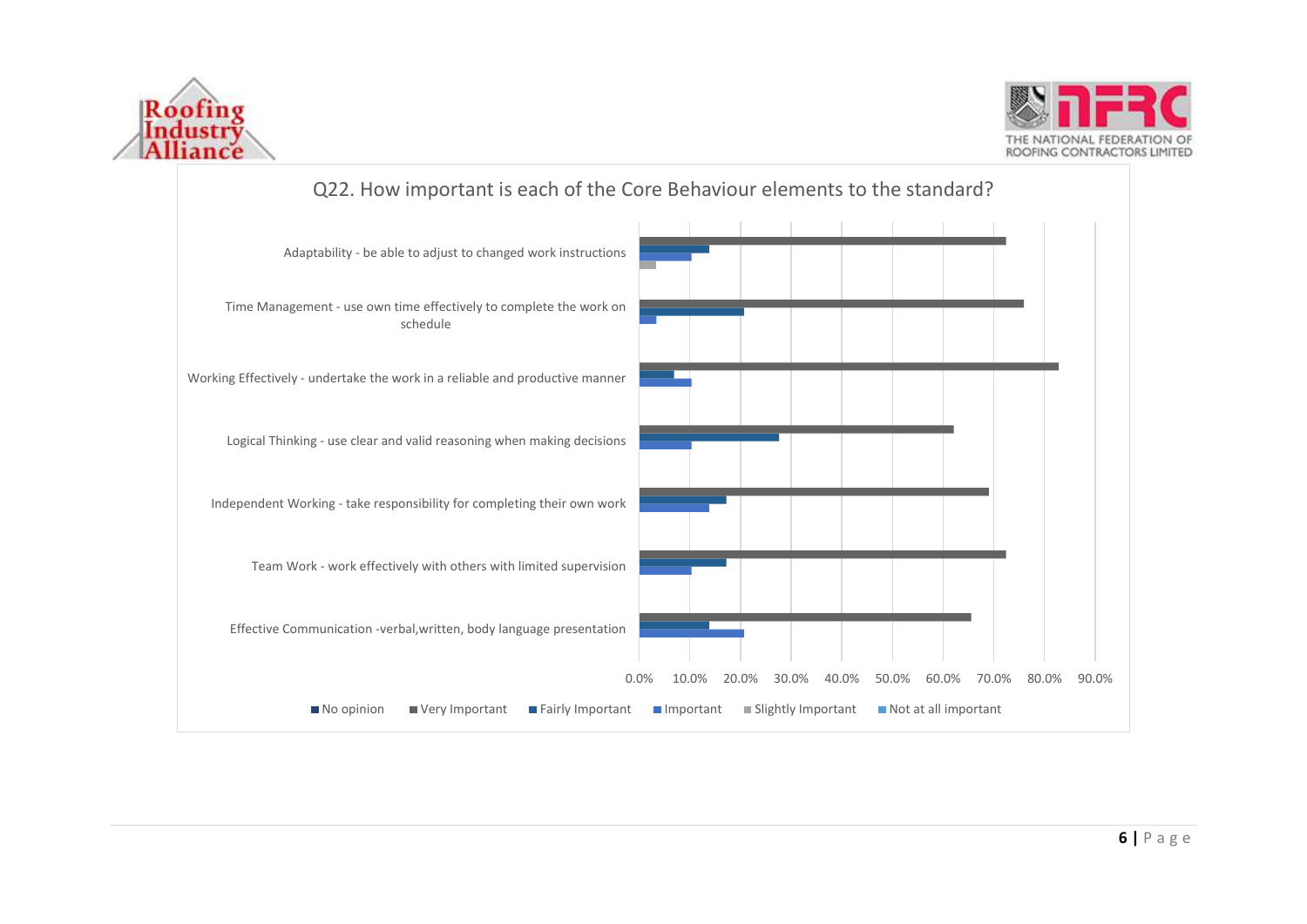



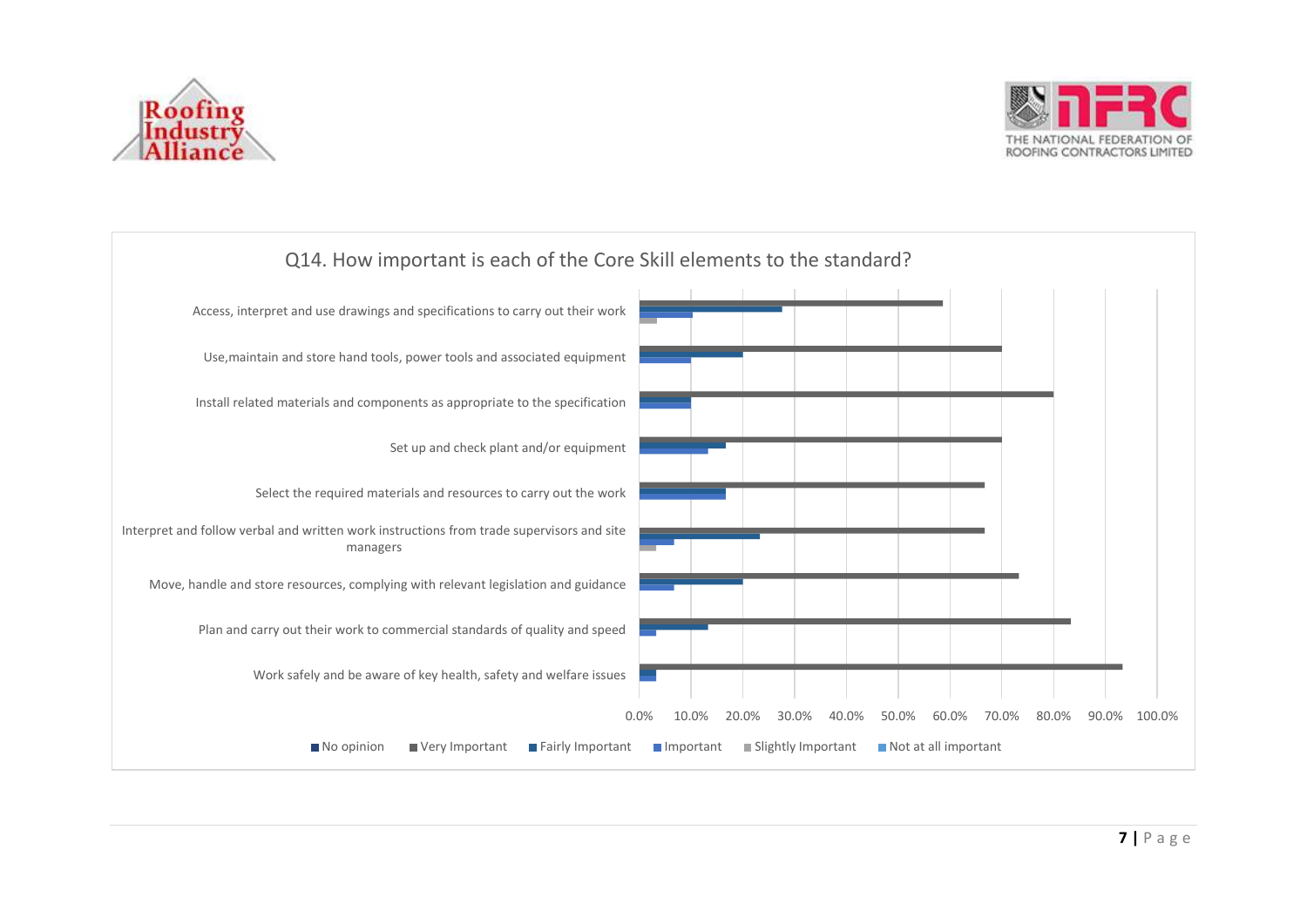



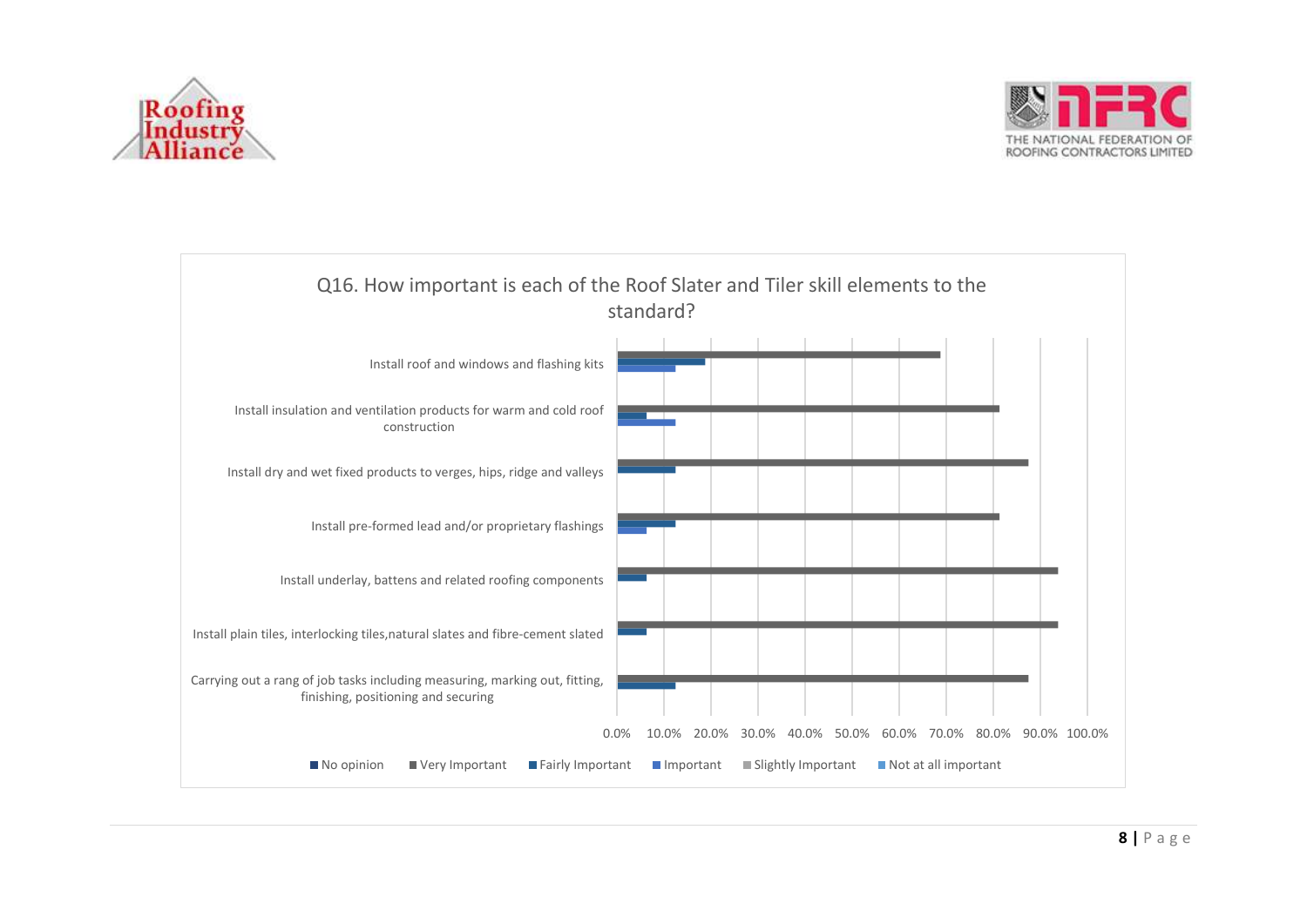



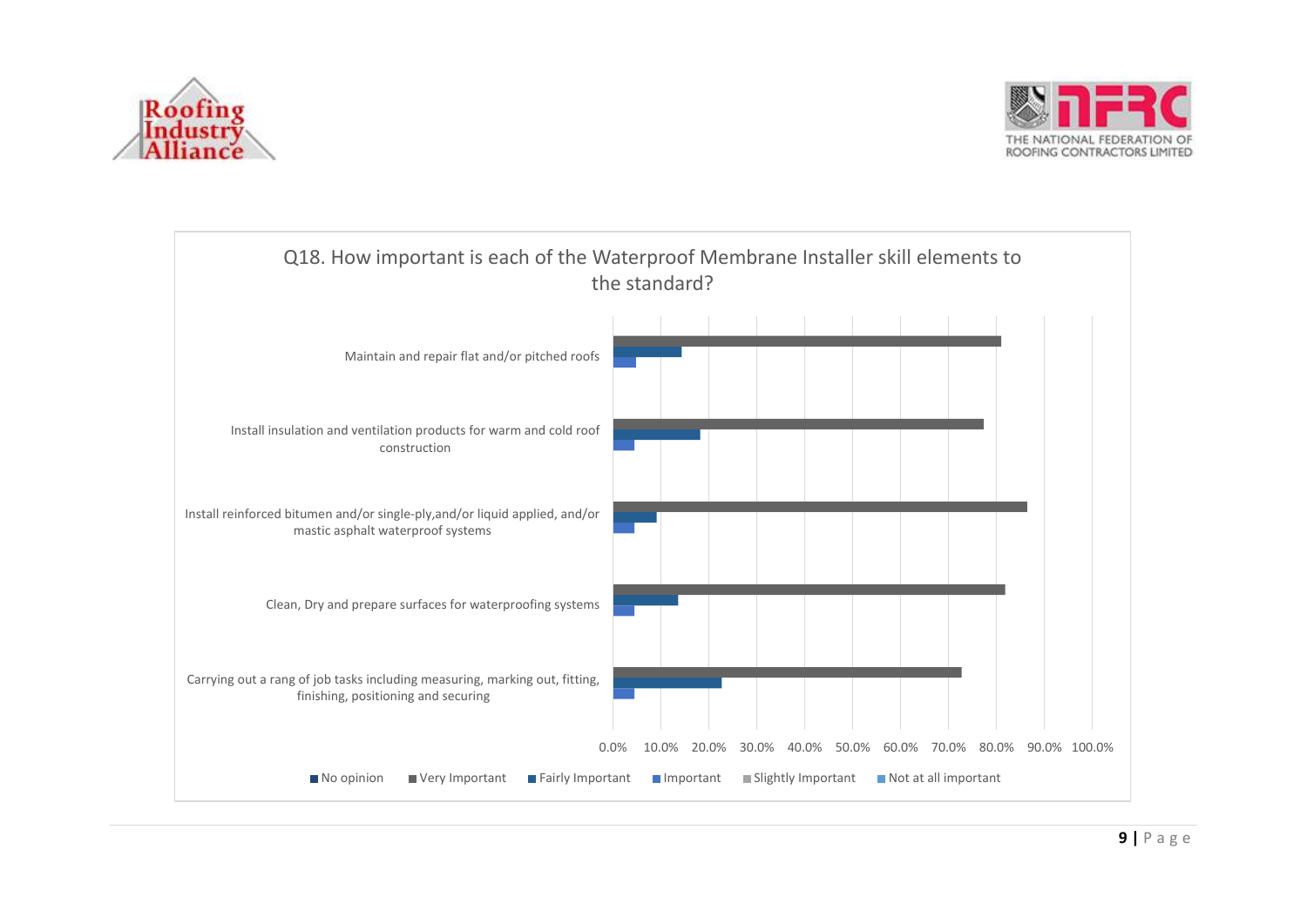





**10 |** P a g e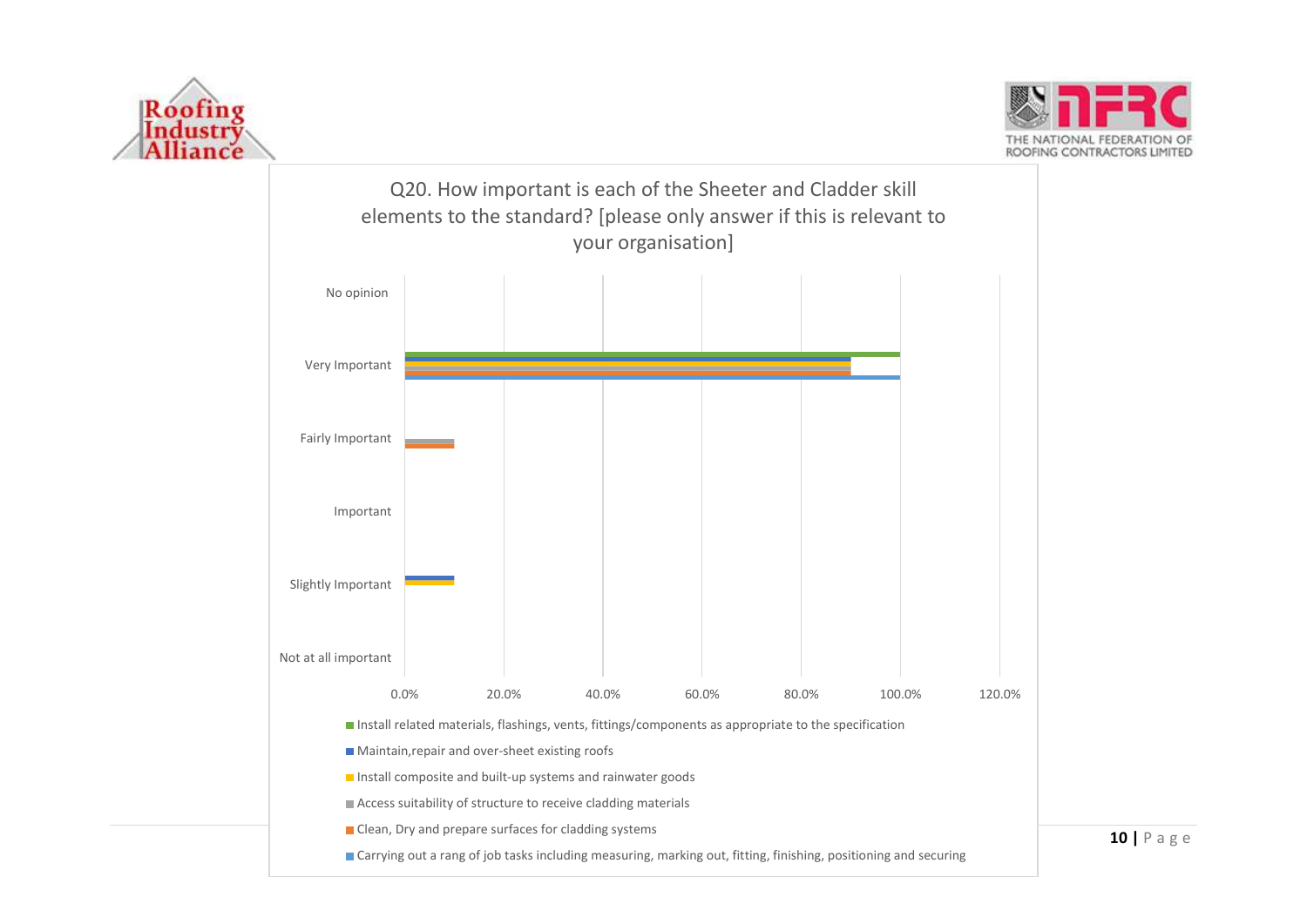



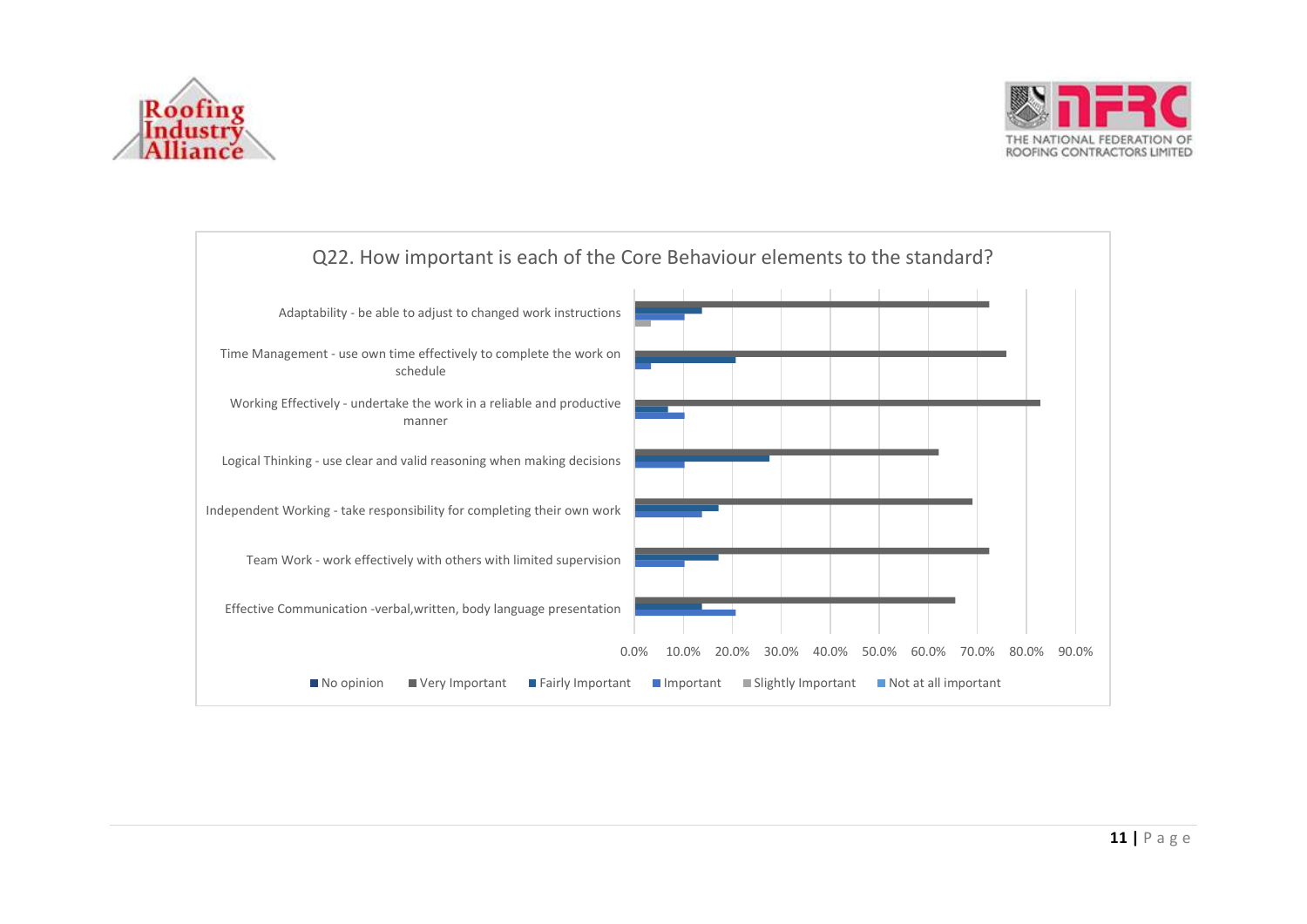





**Q25. The level of the Apprenticeship is proposed as a level 2. Is this the correct level?**

- 29no roofing employers responded YES
- 0no roofing employers responded NO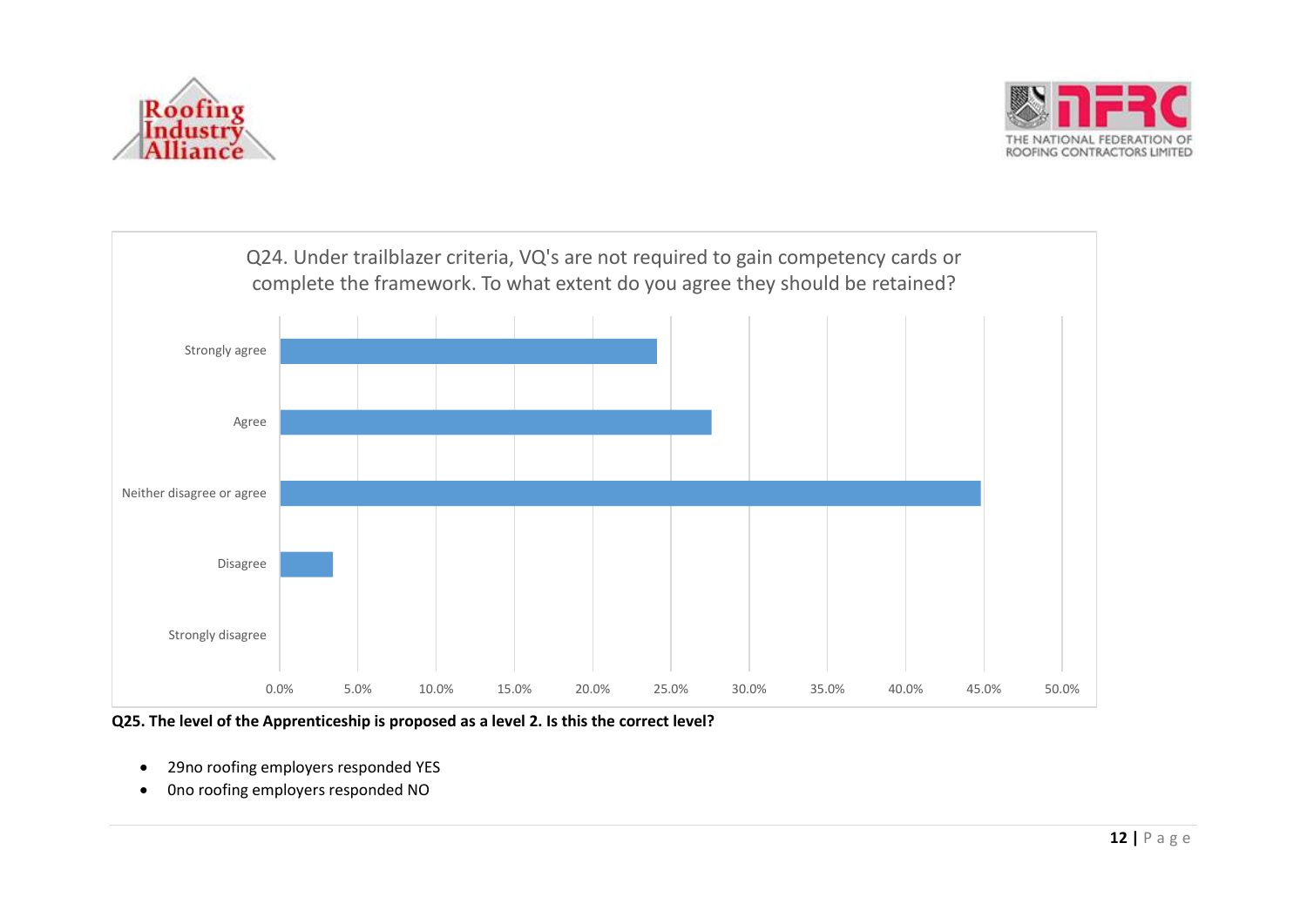



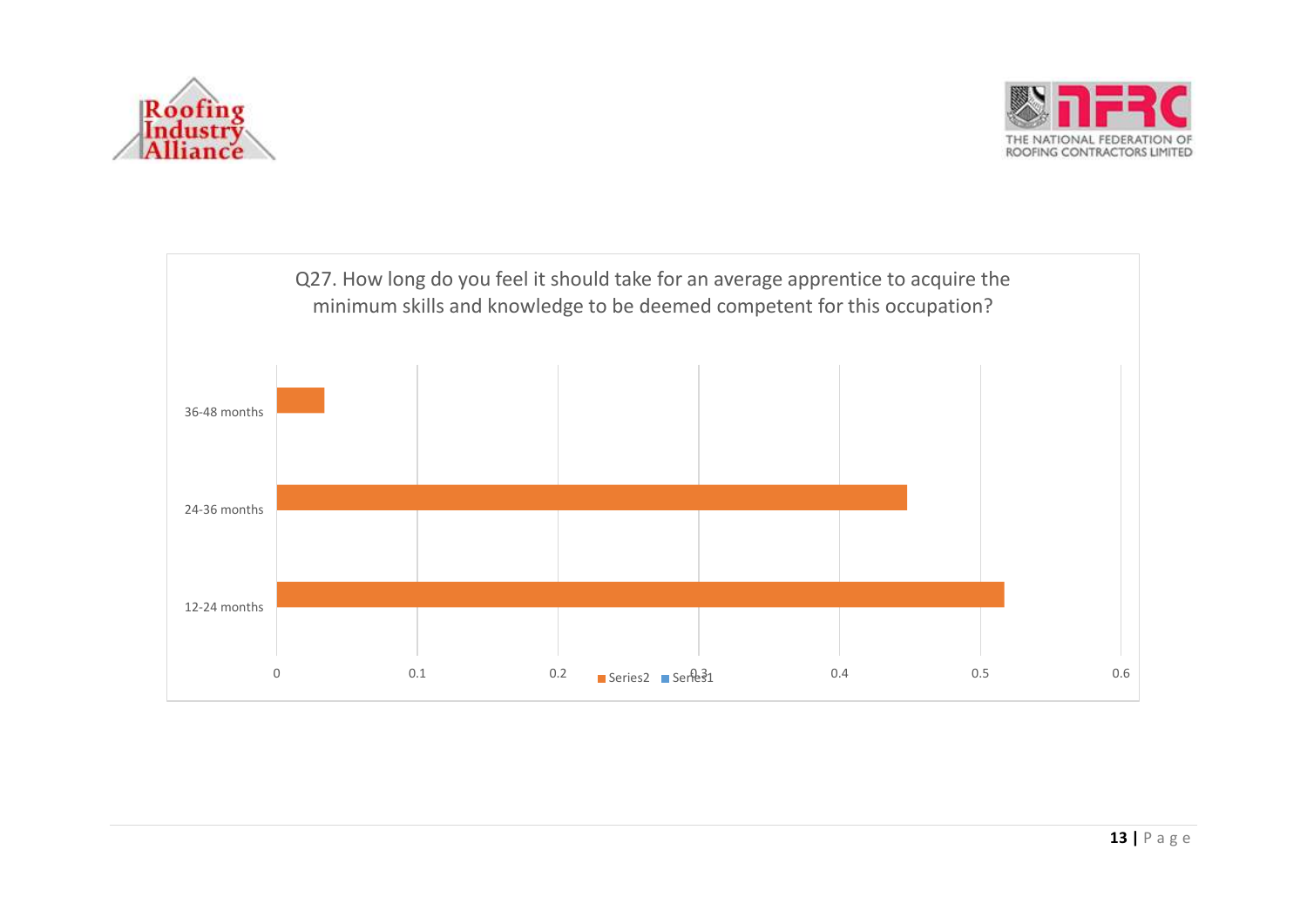



## **CONSULTATION OUTCOME – HOW WE ADAPTED THE STANDARD**

We have carried out a two reviews of the answers received through the consultation phase.

- 26<sup>th</sup> May 2016 – interim review with the Trailblazer Employer group – discuss the responses received to the consultation phase to that date and carry out the amendments to standard based on these comments:

#### **Q8. Are there any core knowledge elements missing that you feel are essential to the standard?**

There were 17 comments made some of them as follows:

- PPE, Manual Handling, Emergency First Aid at Work, Asbestos Awareness
- The roof tile / slater module does not include the removal of existing materials (including asbestos).
- Importance of site inductions, use of tool box talks, other ancillary training such as PASMA, IPAF asbestos awareness, abrasive wheels etc.
- Appropriate Manufacturer training, Roofing basics (terminology, types of construction etc), Roofing good practice
- Customer service
- Various product types and the differences and potential specific requirements
- How to complete work on a time scale
- Understanding of the British standards requirements

There were minor amendments completed as most of them have already been included in the standard or would be included in the assessment plan.

#### **10. Are there any Slating and Tiling knowledge elements missing that you feel are essential to the standard?**

There were 4 comments received:

- COSHH
- Identifying different natural slates be it from the UK or from Spain, Canada or further a field and how to sort and grade slates properly.
- BS5534
- Identifying roof defects

All have been already covered in the standard or are due to be included in the assessment plan.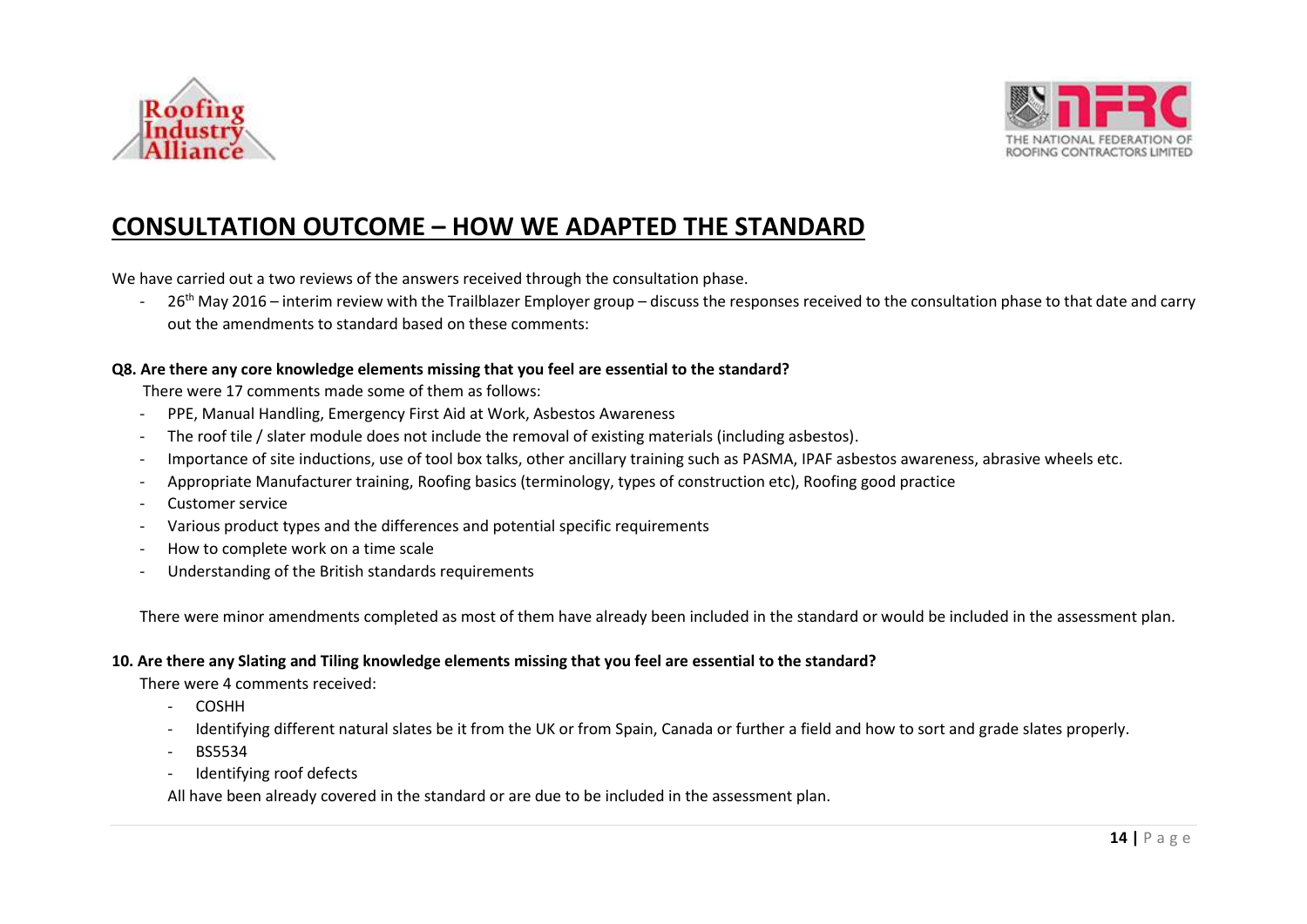



#### **Q12. Are there any Waterproof Membranes Installer knowledge elements missing that you feel are essential to the standard?**

There were 3 comments received:

- From the information I'm not sure what level 1 in English and Maths really is....... and what effect this will have one foreign students
- Identifying roof defects
- Protecting finished roofs

All have been already covered in the standard or are due to be included in the assessment plan.

#### **Q15. Are there any of the Core skills elements missing that you feel are essential to the standard?**

There was one comment received.

- Communication has to be core skill

This is covered by core behaviours.

#### **Q17. Are there any of the Roof Slater and Tiler Skills elements missing that you feel are essential to the standard?**

There were two comments received:

- Asking an apprentice to install 4 products, plain tiles, interlocking tiles, natural slates and fibre cement is going to take a lot of time. These 4 products should be regionalised, for example plain tiles a forming and installing lead
- Slate Grading

These have been covered already in the standard but will be expanded on the assessment plan.